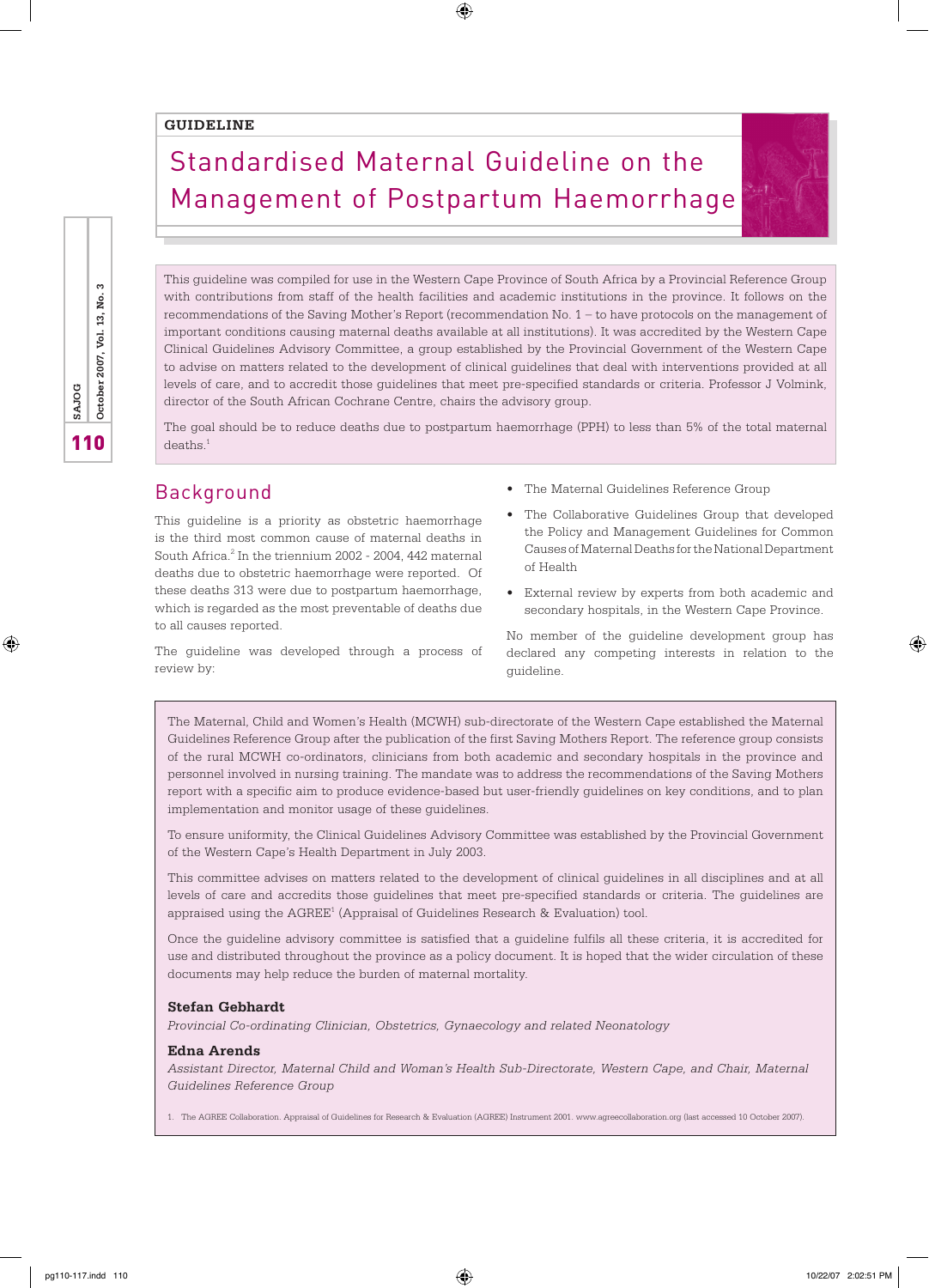# Search strategy

The aim of this search was to identify relevant published evidence to allow recommendations to be evidence based wherever possible. The search was carried out using the electronic database PUBMED and the Cochrane Library.

A combination of subject headings and free text was used to locate systematic reviews and metaanalyses, randomised controlled trials and observational studies relevant to the guideline. PUBMED references were sought using the MeSH heading postpartum haemorrhage (PPH). Relevant English articles published up to April 2005 were obtained and reviewed.

We made extensive use of high-quality review articles and bibliographies, as well as contact with experts in the field. The expert knowledge and experience of group members also endorsed the search strategy.

# Overview of the literature

Evidence categories were adapted from the US Agency for Healthcare Policy and Research. These categories are as follows:

#### **Categories of evidence**

- **Ia** Evidence from meta-analyses of randomised controlled trials
- **Ib** Evidence from at least one randomised controlled trial
- **IIa** Evidence from at least one controlled study without randomisation
- **IIb** Evidence from at least one other type of quasiexperimental study
- **III** Evidence from non-experimental descriptive studies, such as comparative studies, correlation studies and case-control studies
- **IV** Evidence from expert committee reports or opinions and/or clinical experience of respected authorities.

Recommendations were graded using the scheme of the Royal College of Obstetrics and Gynaecology:

#### **Strength of recommendation**

- **A** Requires at least one randomised controlled trial as part of the body of literature of overall good quality and consistency addressing the specific recommendation (evidence levels **Ia, Ib**)
- **B** Requires the availability of well-controlled clinical studies but no randomised clinical trials on the topic of recommendations (evidence levels **IIa, IIb, III**)
- **C** Requires evidence obtained from expert committee reports or opinions and/or clinical experiences of respected authorities. Indicates an absence of directly applicable clinical studies of good quality (evidence level **IV**)

**GPP** GOOD PRACTICE POINT: Recommended best practice based on the clinical experience of the guideline development group.

### Target group

⊕

The target groups of this guideline are midwives and doctors conducting deliveries at primary, secondary and tertiary level of care.

# Implementation

Implementation of this guideline requires no additional equipment or drugs compared with current standard practice. A checklist of what is needed includes:

- Intravenous fluids e.g. Plasmalyte  $B^{\circ}$ , Balsol<sup>®</sup>, Ringer's lactate or rehydration fluid
- Wide-bore intravenous cannulas, at least G16
- Colloids Haemaccel®, Haes-steril®, Gelofusine® or Voluven®
- Oxytocin
- Misoprostol tablets
- Blood (hospitals where caesarean sections are performed).

With the exception of blood, all items under 'Implementation' must be available at primary care level (i.e. maternity obstetric units and district hospitals). Obstetric emergencies cannot be predicted, and when they occur efficient emergency management is immediately required until the patient can be transferred. The principle that these patients must be stabilised prior to transfer should always be adhered to. In the acute emergency situation midwives must initiate management according to the guideline. Following the initiation of emergency management the doctor at the referral hospital will then be notified.

### General preventive measures

- 1. Permanent contraception must be positively encouraged for all women with a parity of >4 and/or in the age group >35 years. This could be female postpartum or interval sterilisation or vasectomy for the male partner. $^{2}$  (C)
- 2. All pregnant women must receive antenatal care from early in pregnancy. **(GPP)**
- 3. Routine iron supplementation is recommended for all antenatal women to minimise anaemia during pregnancy and delivery.3 **(A)**
- 4. A referral network from primary through to tertiary level of care must be in place in each region. Women attending primary health care facilities must know which hospital to attend in the event of an emergency.2 **(C)**

⊕

⊕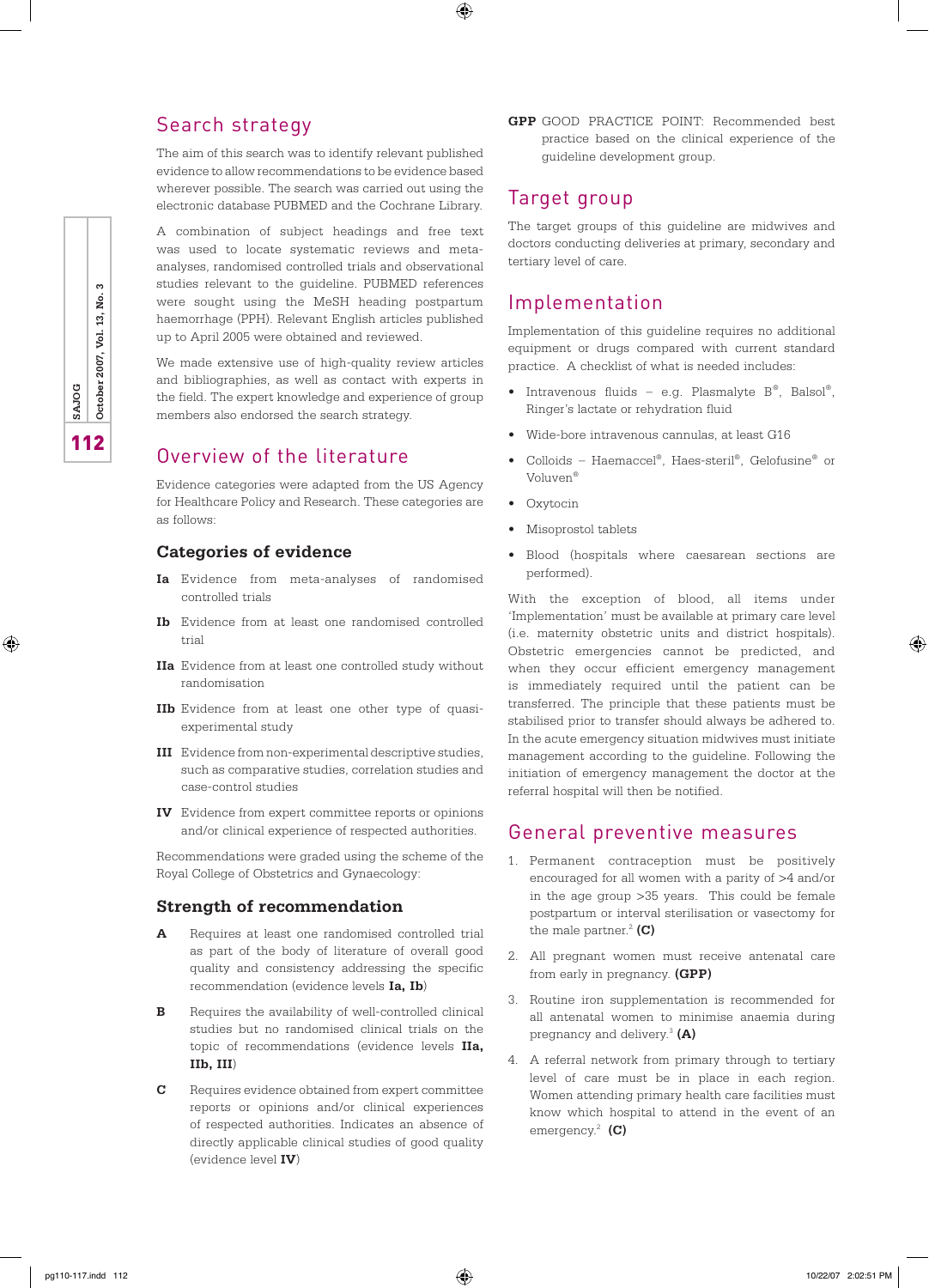- 5. Anaemic patients with Hb <8 g/dl must deliver at level 2 (secondary hospital) care institutions. **(GPP)**
- 6. The 'mother as a monitor' concept must be taught to all pregnant women. Following delivery of the placenta the mother must:
	- know how to feel for uterine relaxation and how to rub up her uterus if it relaxes
	- know to call for help if the amount of bleeding increases. **(GPP)**

# Specific preventive measures

- 1. Obstetric haemorrhage must always receive the highest priority for emergency ambulance transport.<sup>2</sup> A response time of less than 30 minutes is required. **(C)**
- 2. Establish good communication links between different levels of care to enable immediate action in the receiving hospital when patients are referred, which must include:
	- No delays on admission $2$
	- Direct access to the labour ward
	- Prompt initial assessment by the person in charge of the labour ward. $^{2}$  (B)
- 3. Identify all women with a risk factor for PPH for delivery at a level 2 hospital, e.g. women with multiple pregnancies, polyhydramnios, grand multiparas and previous PPH that required blood transfusion. **(B)**
- 4. Continuing in-service training regarding the emergency management of PPH at level 1 and 2 care must be maintained. **(GPP)**
- 5. Emergency management, especially at level 1 care, must be improved and all health workers at an institution that deals with pregnant women must know standard protocols for managing PPH.4 **(C)**

Where deliveries are infrequent and PPH is consequently rare, 'fire drills' should be performed to ensure the staff is familiar with what to do with a woman with a PPH. **(GPP)**

- 6. Use a partogram for all women in labour to enable the early recognition and prompt management of prolonged labour.5,6 **(A)**
- 7. Active management of the third stage of labour should be practised.<sup>6</sup> There is convincing evidence that active management significantly reduces the incidence of PPH.<sup>6</sup> The oxcytotic drug used during the active management of the third stage should preferably be 10 U oxytocin given by intramuscular injection. Oxytocin has the advantage over ergometrine that it is not degraded by direct light and need not be kept continuously in a fridge. The shelf life at normal room temperature is 1 month. Oxytocin is not contraindicated in patients with hypertension or heart valve lesions.7,8 **(A)**

8. Oxytocin must always be used with caution during labour.7,8 **(A)**

⊕

- 9. Labour is not to be augmented in multigravid patients once in the active phase of the first stage of labour, unless discussed with a specialist. **(GPP)**
	- Discontinue oxytocin following induction of labour (e.g. for prelabour rupture of membranes) once in established labour. **(GPP)**
- 10. Take the following into account when discharging patients postpartum:
	- Patients at risk for PPH must not be discharged early. **(GPP)**
	- Examine each patient for a well-contracted uterus before discharge. **(GPP)**
	- Iron supplementation must continue for 1 month postpartum if the postpartum haemoglobin concentration is less than 10  $g/dl$ .<sup>9</sup> (A)
- 11. Blood must be available at all hospitals providing level 2 care and level 1 hospitals where caesarean sections are performed.<sup>2</sup> (C)

### Problem recognition

- 1. Any amount of bleeding that appears more than normal during and following the third stage of labour.
- 2. Any patient with signs of shock (tachycardia and/or low blood pressure) due to haemorrhage.

#### Emergency management

The **initial emergency management** of all patients with PPH must include:

**Step 1:** The uterus must immediately be rubbed up. This will cause the uterus to contract and reduce the blood loss.

**Step 2:** Call for help. One health worker alone will not be able to manage a PPH.

**Step 3:** A rapid intravenous infusion of 20 U oxytocin in a litre of intravenous fluids must be started. Once again make sure that the uterus is well contracted.

**Step 4:** The patient's bladder must now be emptied. A full bladder may cause poor contraction of the uterus with resultant haemorrhage.

**These 4 steps must always be carried out irrespective of the cause of the PPH.** 

### Specific management measures

1. Patients with retained placentas must always have an intravenous infusion of 20 U oxytocin in a litre inserted.7,10 **(A)**

⊕

pg110-117.indd 113 10/22/07 2:02:51 PM

**October 2007, Vol. 13, No. 3**

**SAJOG**

**SAJOG**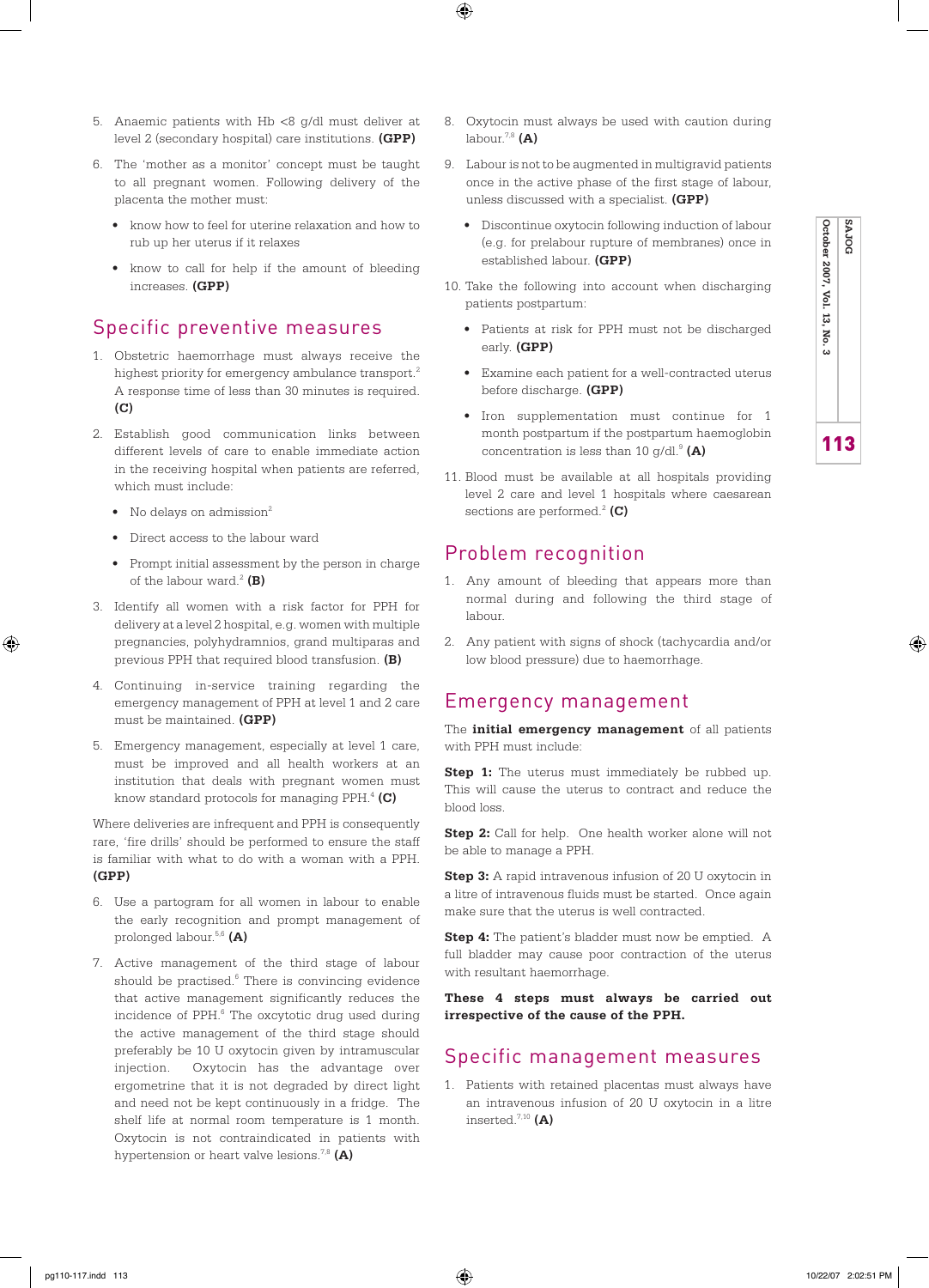• Observations need to be done every 15 minutes and check continuously whether the uterus remains well contracted. Transfer to an appropriate level of care must be arranged.

 $\bigoplus$ 

- Repeat the vaginal examination prior to transfer or prior to taking the patient to theatre to check whether the placenta has not been completely or partially expelled from the uterus into the vagina, in which case the placenta can be delivered and the problem solved.
- 2. Any patient with signs of shock (tachycardia and/or low blood pressure) due to haemorrhage requires at least two intravenous infusions, one for rapid administration of crystalloids (i.e. Plasmalyte B, Ringer's lactate, rehydration fluid, etc.) with 20 U oxytocin, the other for the rapid administration of colloids (i.e. Haemaccel®, Haes-steril®, Voluven®, etc.)<sup>4</sup> (C)
- 3. An atonic uterus not responding to the initial management steps 1 to 4 must be bimanually compressed while the patient is transferred to the next level of care. **(GPP)**

# Referral of patients with PPH to higher levels of care

PPH is the commonest cause of maternal deaths at level 1 institutions.2 The commonest avoidable factor for maternal death is delay in transport.2

• All patients managed at level 1 care where bleeding persists following the initial steps must be referred to the next level of care where the cause of the haemorrhage must be determined and further management instituted according to the cause. (**GPP**)

# Observation guidelines

Poor observations contribute significantly to deaths from PPH.<sup>2</sup> The following important improvements are required with regard to observation of patients at risk for PPH:

- Identify women at high risk of PPH.
- Adhere to accepted nursing norms in observing these women after delivery. Keep these patients under observation for longer (6 hours) in the labour ward.
- Ensure ongoing observations once transferred to postnatal wards.

The following postpartum observations must be done on all patients and noted in their records following completion of the third stage of labour:

- Whether the uterus is well contracted or not
- The pulse and blood pressure
- Whether there is excessive vaginal bleeding or not
- Whether the episiotomy was sutured and an inspection for perineal and vaginal tears was done
- Whether the placenta was completely delivered.

→Observations must be documented, dated and signed legibly. The observations must be interpreted and action taken if abnormal.

If the third stage was normal, the placenta was delivered completely, or the observations mentioned above were normal:

- The observations need to be repeated after 1 hour.
- It is important to check continuously whether the uterus remains well contracted during this hour.

If the third stage was abnormal, the placenta was delivered incompletely, or any of the observations mentioned above was abnormal:

- The observations need to be done every 15 minutes until the patient's condition has stabilised.
- During this time it is important to check continuously whether the uterus remains well contracted.

#### Further management of PPH

All patients who did not respond to the initial emergency management should be transferred as acute emergencies to an appropriate level of care, which will be at least a level I hospital with theatre facilities and emergency blood available.

The cause of persistent haemorrhage must now be determined. Any one of the two large groups and two less common groups of causes could be present. According to the clinical picture the groups will be (also refer to Fig. 1):

- 1. Bleeding due to an atonic uterus. The uterus tends to relax and become flabby and soft following the initial emergency steps. The bleeding occurs in episodes following rubbing up of the uterus or a uterine contraction and consists of dark red blood clots.
- 2. Bleeding due to trauma, e.g. vaginal or cervical tears or uterine rupture. Bleeding persists as a bright red trickle of blood while the uterus remains wellcontracted and firm.
- 3. Uterine inversion. The patient is shocked but has not bled a lot. The uterus cannot be palpated above the symphysis pubis. The uterus may be visible outside the vagina or palpable in the vagina.
- 4. Clotting disorders. If bleeding persists despite a contracted uterus and the patient had a complication that could result in a bleeding disorder (e.g. abruptio placentae or HELLP syndrome) or is known to suffer from a bleeding disorder, further investigation and correction of the disorder will be required.

⊕

**11**<br>**11** October 2007, Vol. 13, No. 3

⊕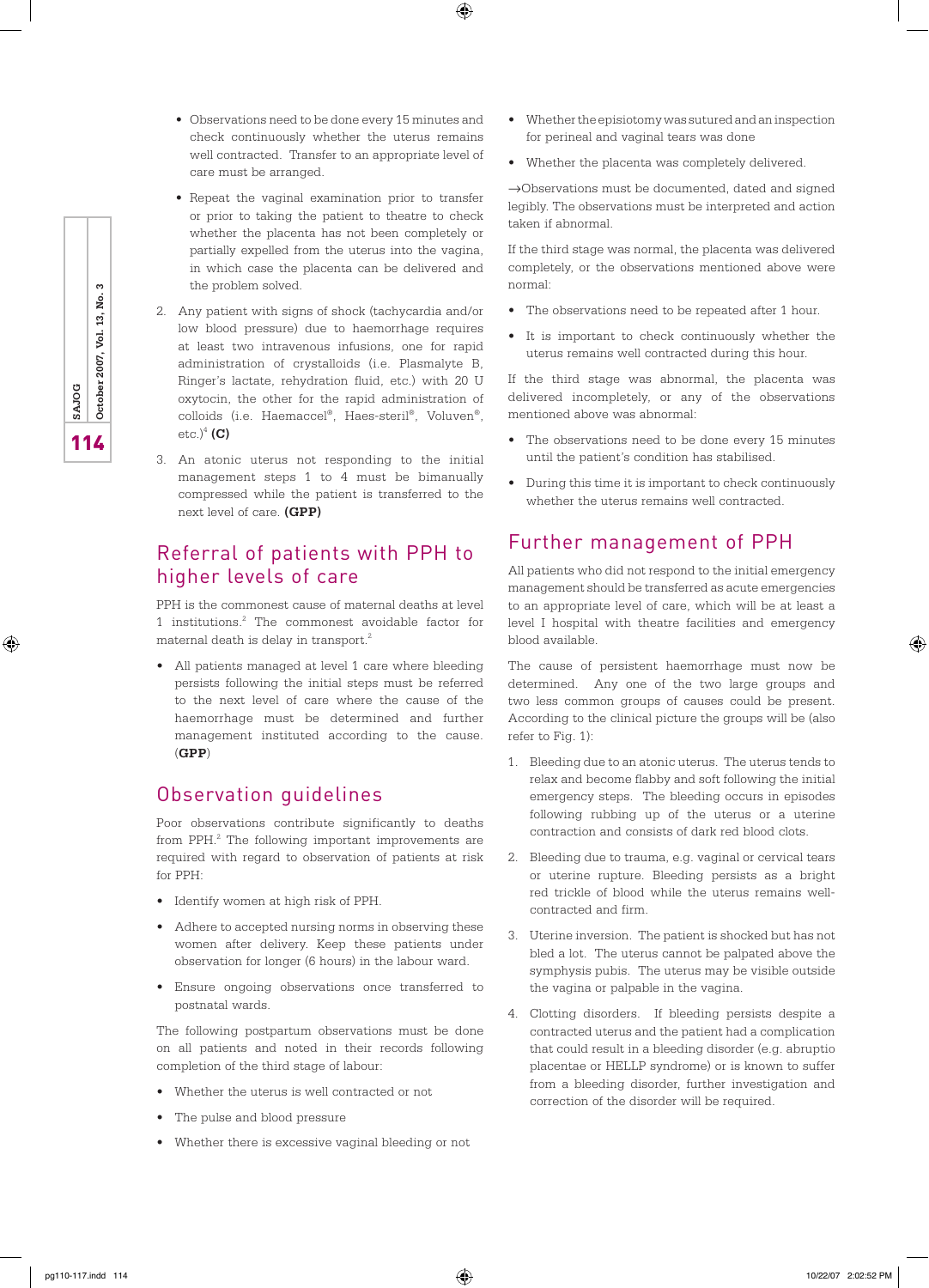$\bigoplus$ 



# Bleeding due to an atonic uterus

Additional attempts to contract the uterus are required in the following sequence:

1. Misoprostol (Cytotec®) 4 tablets (800 µg) are inserted per rectum. The drug is generally available and must be used at level 1 hospitals.10 **(A)**

#### OR

Prostaglandin  $F_2$ -alpha (if available) is a potent uterotonic agent. The drug may be injected into the myometrium – 5 mg is added to 20 ml saline and 2 ml injected into various sites in the myometrium, being careful not to inject intravascularly. Alternatively 5 mg may be added to a litre of the crystalloid infusion.

2. If the uterus continues to relax, the patient needs to be taken to theatre in a level 2 (secondary) hospital. Four units of blood and a person with the skills to do an emergency hysterectomy need to be available if required. While waiting for theatre bimanual compression of the uterus is applied to reduce further blood loss. **(GPP)**

**116 SAJOG**<br> **116 October 2007, Vol. 13, No. 3** 

 $\bigoplus$ 

⊕